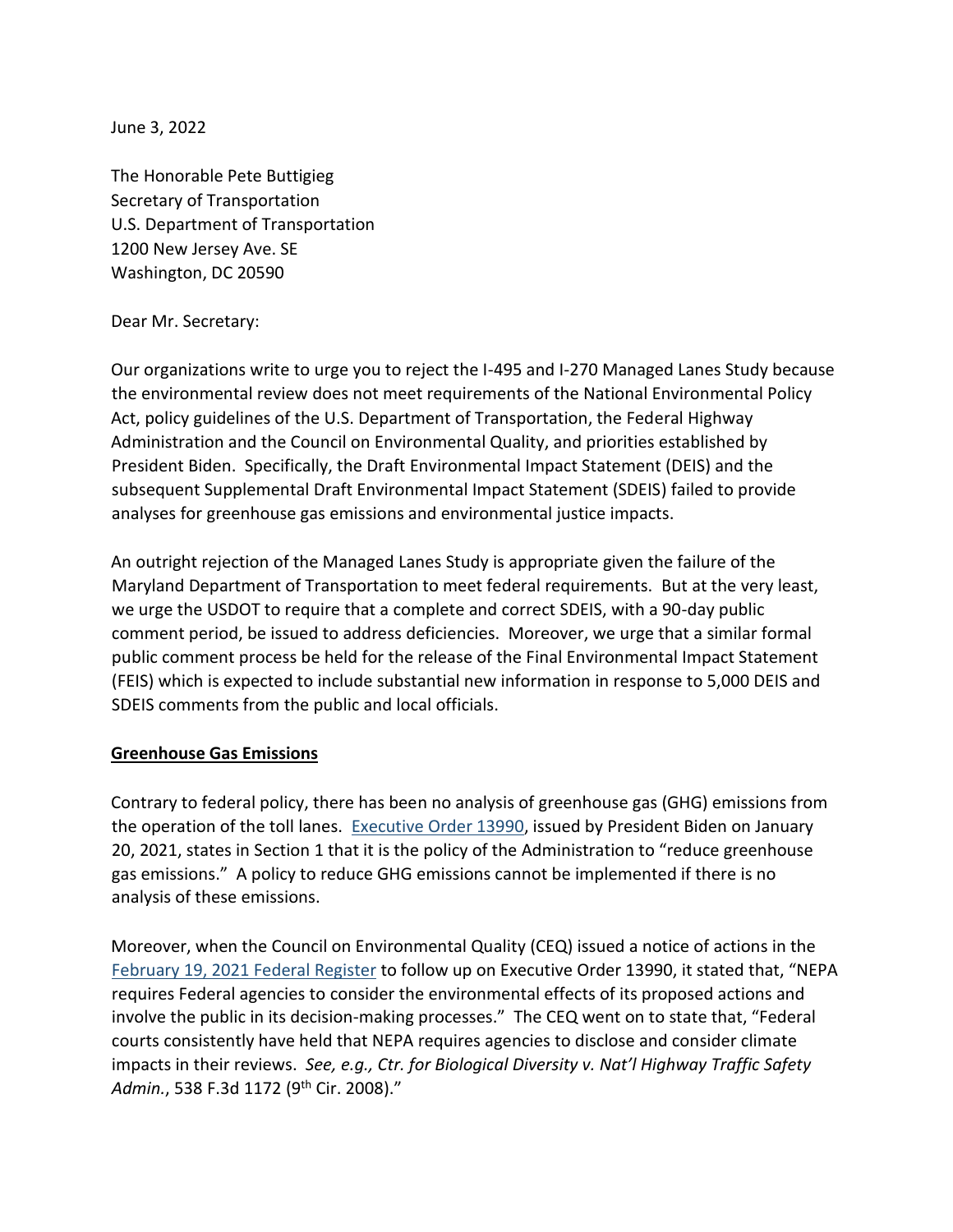While the addition of lanes would increase vehicle miles traveled, there are other design features that indicate that GHG emissions will increase. In [comments](https://montgomeryplanningboard.org/wp-content/uploads/2022/01/SDEIS-MNCPPC-Comment-Cvrltr_11.30.21.pdf) on the SDEIS, the Maryland-National Capital Park and Planning Commission (M-NCPPC) noted that the Preferred Alternative would shift the bottleneck at the American Legion Bridge to other locations. They stated that, "While some of the bottleneck shifts were expected, the degree of congestion resulting from the proposed project is severe on I-270 north of I-370, on the Inner Loop on the top side of the Beltway, and on the Inner Loop in Prince George's County." The "severe" congestion noted by the M-NCPPC would be a source of increased GHG emissions. Yet there has been no analysis.

The SDEIS also did not include an analysis of GHG emissions from construction activity. Instead, this analysis is being deferred until the Final Environmental Impact Statement (FEIS). By postponing the issuance of this analysis until after the close of the formal public comment process, the public is being denied its right to consider the impact of the emissions and to propose measures to mitigate them.

## **Environmental Justice**

Contrary to USDOT policy, the SDEIS did not include an environmental justice analysis to determine whether low-income communities and communities of color would bear a disproportionate burden of the harmful impacts of the I-495/I-270 toll lanes. Instead, this analysis is being deferred until the FEIS.

[U.S. Department of Transportation Order 5610.2\(a\)](https://www.transportation.gov/transportation-policy/environmental-justice/department-transportation-order-56102a) commits the Department to advance the principles of environmental justice "by fully considering environmental justice principles throughout the planning and decision-making processes in the development of program, policies and activities using the principles of the National Environmental Policy Act…" Similarly, the [Federal Highway Administration \(FHWA\) Order 6640.23A](https://www.fhwa.dot.gov/legsregs/directives/orders/664023a.cfm) delineates a policy committing the Agency to "identify and prevent discriminatory effects…to ensure that social impacts to communities and people are recognized early and continually throughout the transportation decision-making process—from early planning through implementation."

Despite policies requiring that environmental justice be addressed early and throughout the decision-making process, the environmental justice analysis for the toll lanes will not be made available to the public until the FEIS is issued, more than six months after the close of the formal public comment process. Blocking the public from understanding and influencing the environmental justice impacts of the toll lanes is a stunning failure to meet USDOT and FHWA requirements.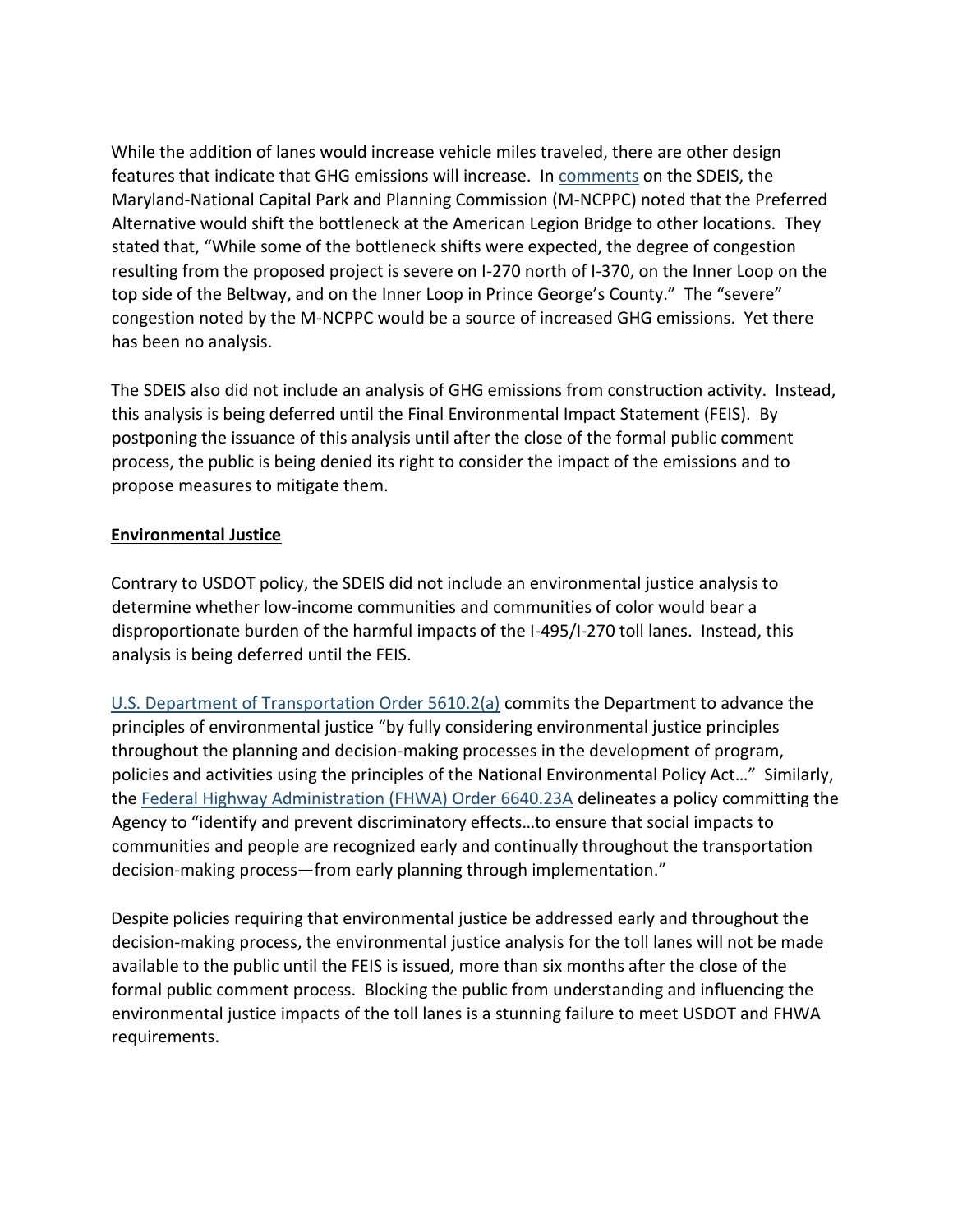# **Public Comment Process for FEIS**

Adding private toll lanes to I-495 and I-270 is a large and controversial project that would have substantial impacts on the environment and our communities. The FEIS will need to respond to approximately 5,000 public comments submitted in response to the DEIS and the SDEIS combined.

In addition, many substantial concerns with the SDEIS have been raised by local officials which will presumably be addressed in the FEIS. For example, in a [letter,](https://9cb12f8b-0595-4233-98ce-142d43d80a5c.usrfiles.com/ugd/9cb12f_5ea4194f64224e46b8a0a4706f543f59.pdf) Montgomery County Executive Marc Elrich criticized the failure to include an estimate of public subsidies in the SDEIS, noting that higher costs could lead to reductions in state funding for future County transportation priorities. The County Executive also criticized the failure of the SDEIS to adequately study the impact on local roadways. In its SDEIS comments, the M-NCPPC cited the "Lead Agencies failure to undertake a comprehensive analysis of reasonable alternatives, impacts and mitigation measures."

The M-NCPPC also raised serious concerns about the traffic modeling, stating that:

Additionally, there are a number of inconsistent conclusions and assumptions in the SDEIS's transportation modeling and forecasts. The Project claims to improve traffic congestion, but its analysis finds that there are significant segments where the General Purpose lanes worsen significantly as a result of this Project. While the cause of these issues may be subject to debate, MDOT SHA surely has the responsibility to explain or reanalyze the transportation model, its assumptions and conclusion to resolve these inconsistencies. The purpose and need cannot be achieved if the very basis of the Project, to relieve congestion, is called into question.

Given the extensive new information which is expected to be included in the FEIS, it is imperative that there be a formal public review and comment process. There are precedents for holding a public comment process for the FEIS, including for the I-45 North Houston Highway Improvement Project and the I-26 Connector in Asheville, NC.

# **Conclusion**

The hallmark of the I-495/I-270 Managed Lanes Study has been an utter lack of transparency on vital concerns. It would be a failure of federal oversight for the USDOT to approve a study which has failed to identify and address environmental justice and greenhouse gas emissions impacts that are required by NEPA and set forth in policies of the Department of Transportation, the Federal Highway Administration and the Council on Environmental Quality and which are priorities specified in Executive Order 13990. We urge you to reject the study.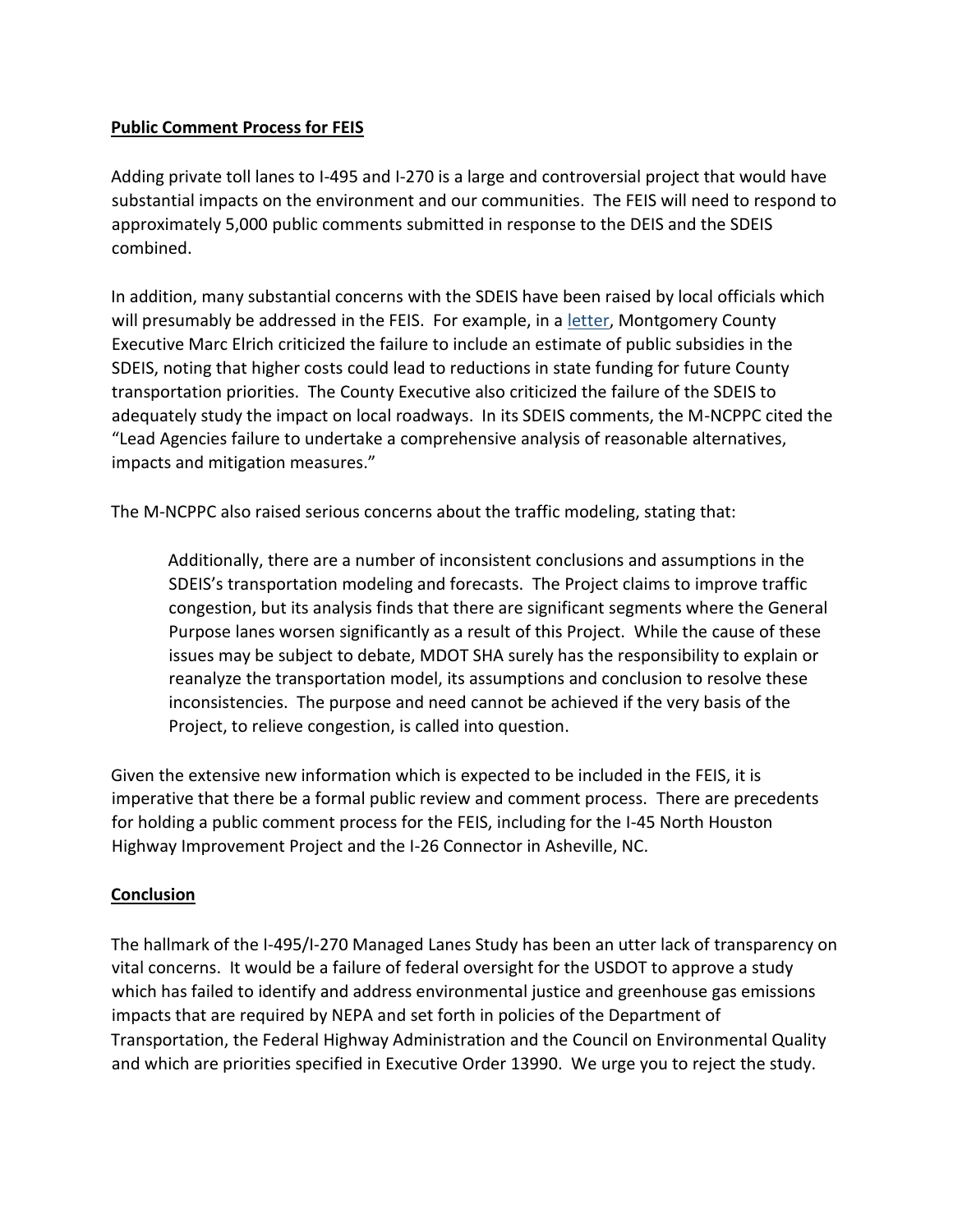At the very least, we urge you to require that the SDEIS be reissued for public comment and that a public comment process be imposed for the issuance of the FEIS.

Sincerely,

American Federation of State, County and Municipal Employees, Maryland Council 3

- Anacostia Riverkeeper
- Audubon Naturalist Society
- Bikemore
- Cedar Lane Unitarian Universalist Church Environmental Justice Team
- Central Maryland Transportation Alliance
- Chesapeake Bay Foundation
- Citizens Against Beltway Expansion
- Coalition for Smarter Growth
- DontWiden270.org
- DoTheMostGood
- Forest Estates Community Association
- Friends of Sligo Creek
- Glen Echo Heights Mobilization
- Greater Farmland Civic Association
- Greenbelt Climate Action Network
- Howard County Climate Action
- Indivisible Howard County
- League of Women Voters of Maryland
- Maryland Conservation Council
- Maryland Sierra Club
- Montgomery County Faith Alliance for Climate Solutions
- NAACP Maryland State Conference, Environmental and Climate Justice Committee
- National Parks Conservation Association
- Northern Virginia Citizens Association
- Service Employees International Union Local 500
- Takoma Park Mobilization Environment Committee
- The Ocean Foundation
- The Climate Mobilization, Montgomery County Chapter
- Washington Biologists' Field Club
- West Montgomery County Citizens Association
- Woodside Forest Civic Association
- c: The Honorable Polly E. Trottenberg, Deputy Secretary, USDOT The Honorable Stephanie Pollack, Deputy Administrator, FHWA